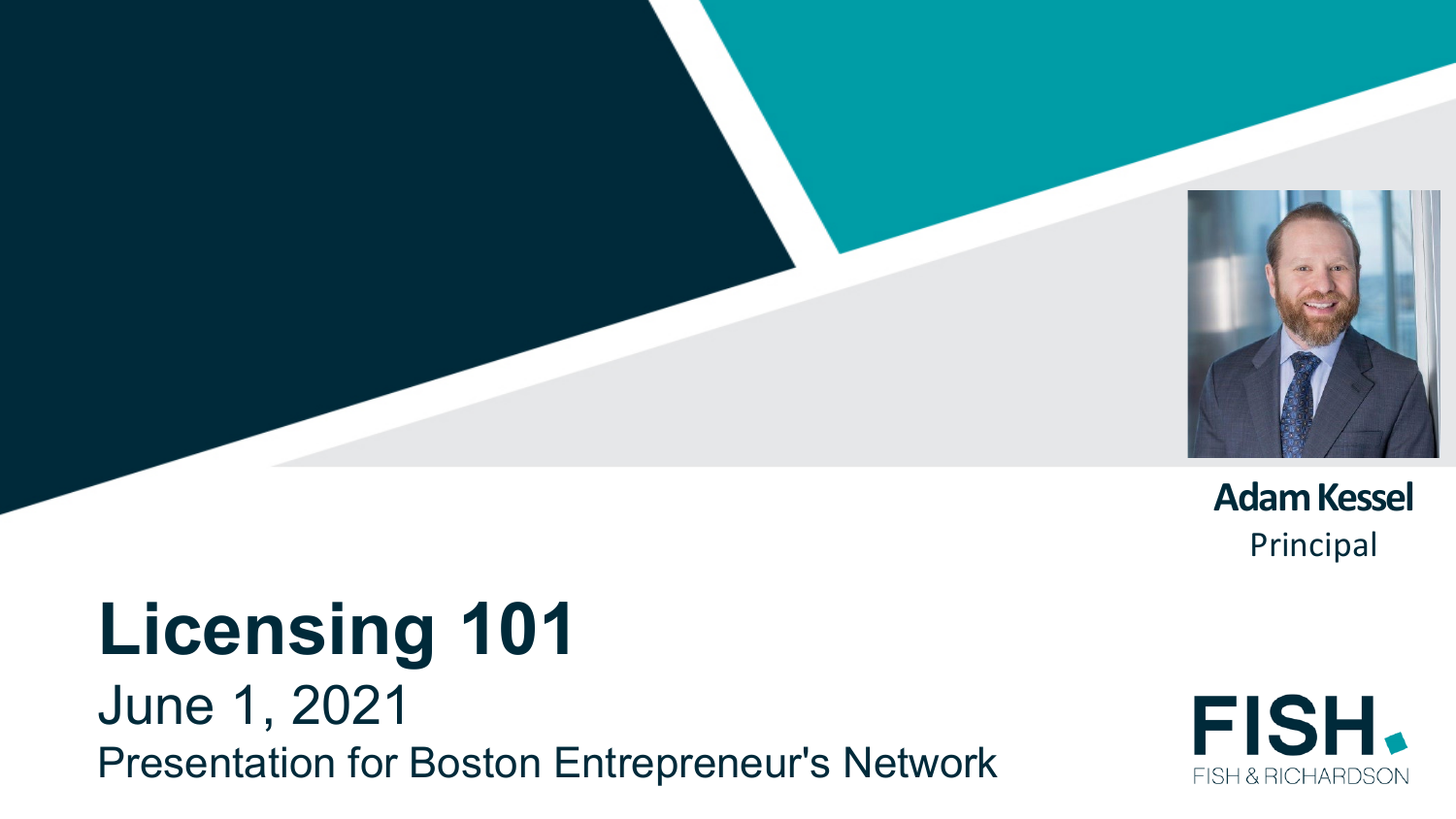

# **Roadmap**

- Types of intellectual property
- Should startups invest in IP?
- Monetization strategies
- What is an IP license?
- Key terms in IP License
- Software-specific license issues
	- Proprietary
	- Open source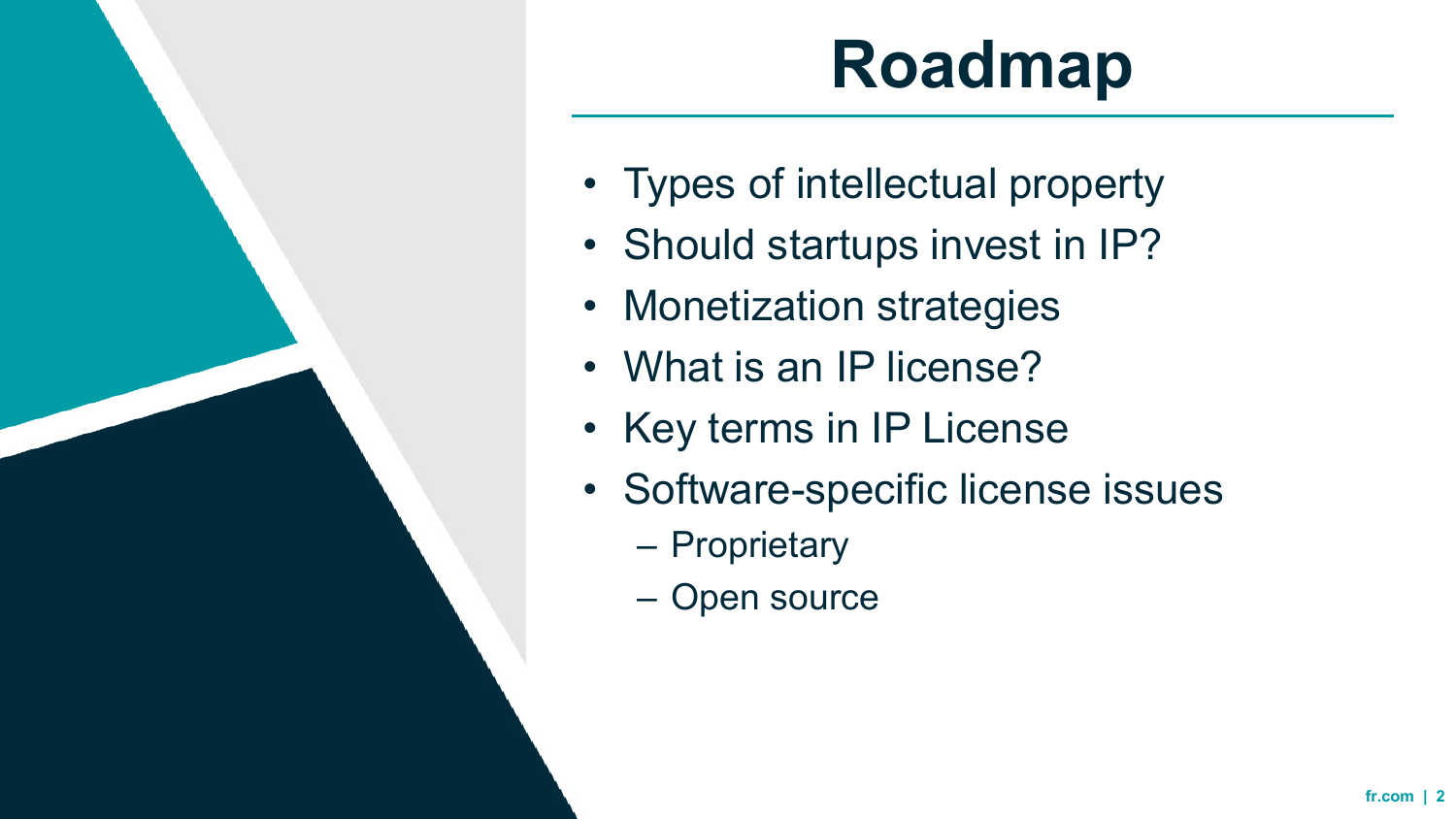



#### **Know-how** (including trade secrets) **Patents Trademarks Copyrights** (including encrypted content)

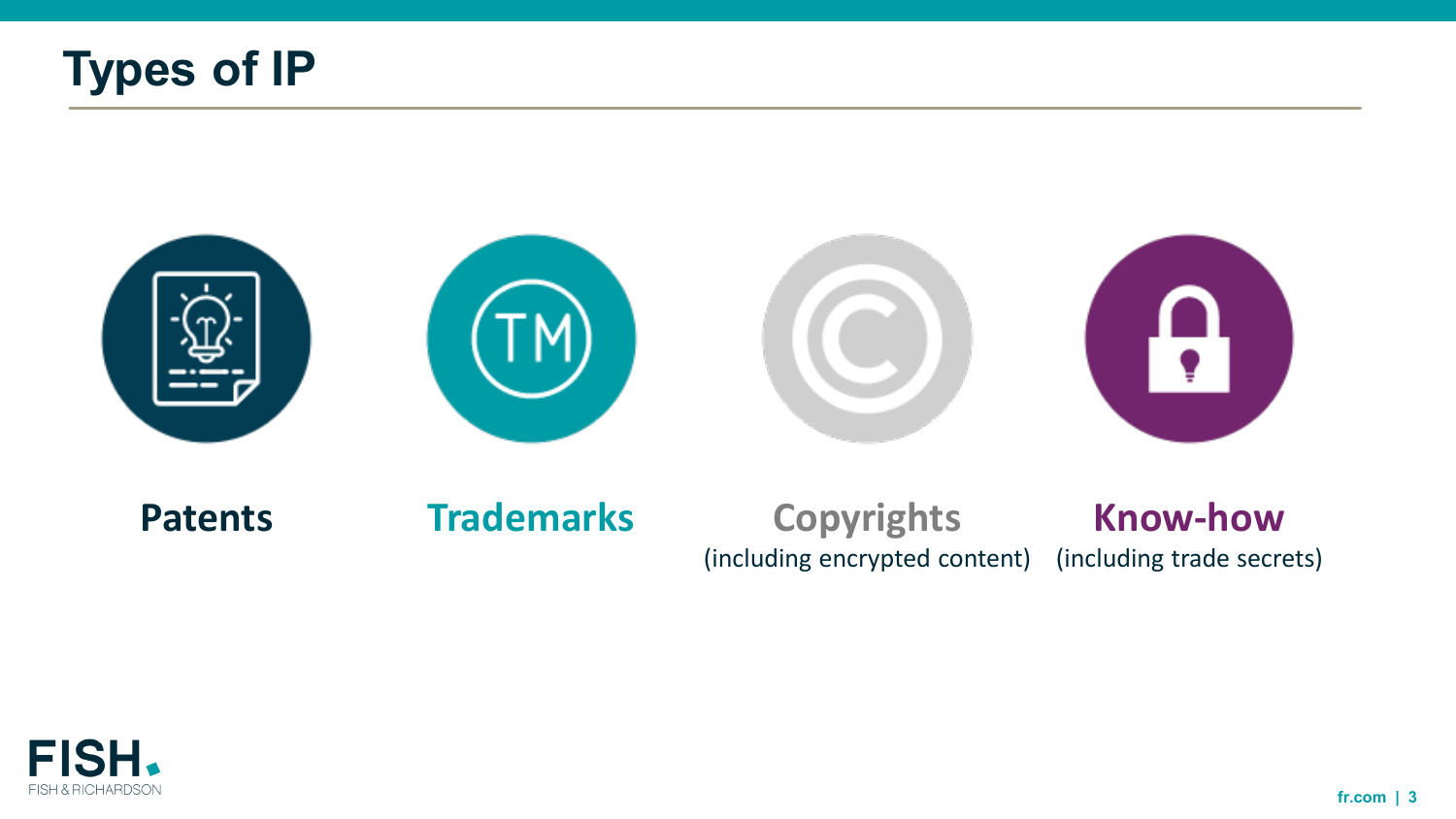## **Should startups dedicate resources to IP?**

- Answer is rarely **all** or **nothing**
- Pros
	- Tools to be used against competitors
		- Offensive
		- Defensive
	- Attract investment
	- May be important for M&A
	- Stand out in marketplace
	- Valuable asset even if business fails
	- License-out independent revenue stream
- Cons
	- Distraction
	- Cost
	- Uncertainty
	- Disclosure of confidential information

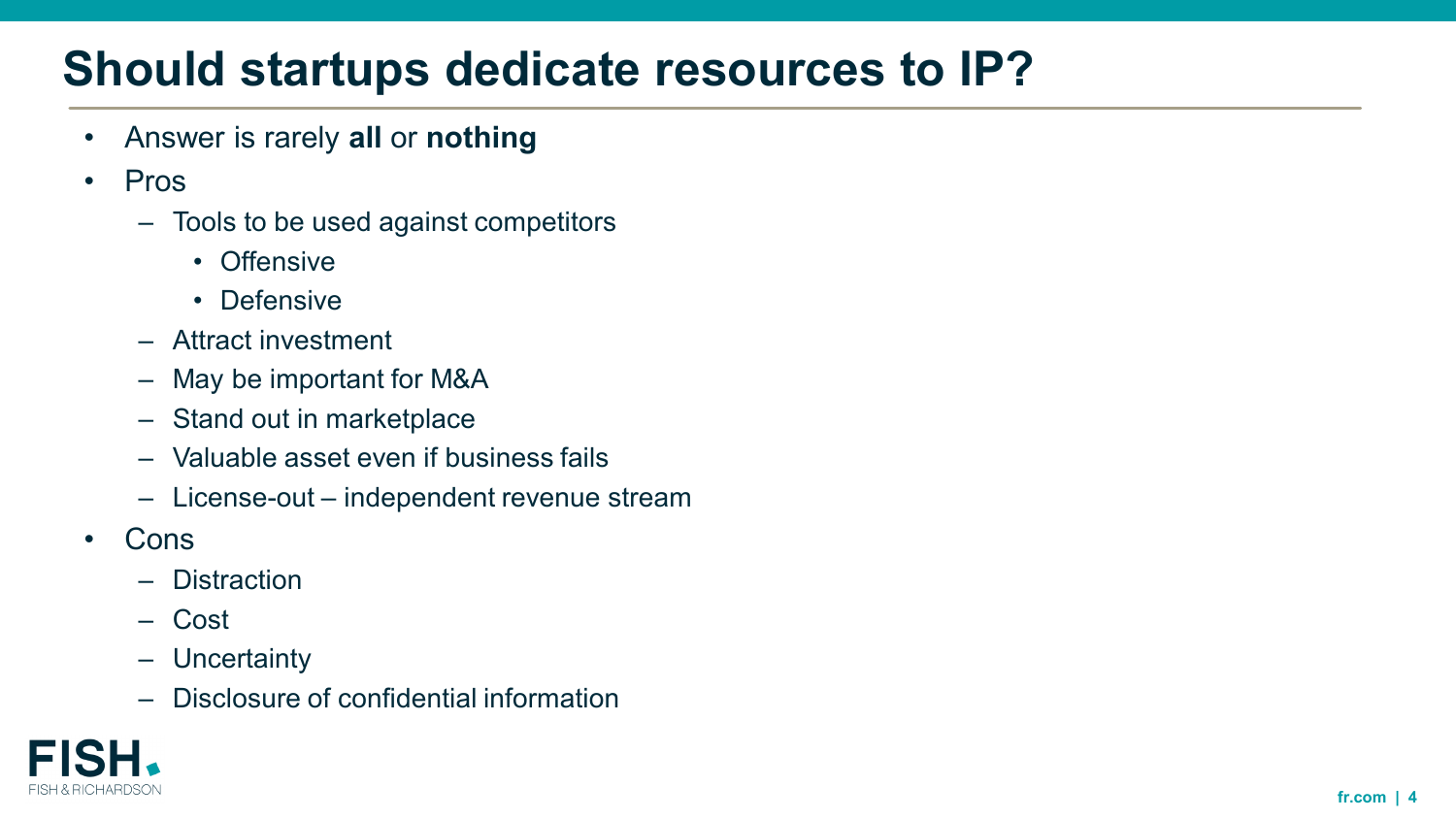#### **Monetization Strategies**

- **Licensing**
	- IP owner (licensor) retains ownership and grants certain rights to licensee
	- IP licensee obtains the legal rights to practice the IP
	- Bundle of rights can range from all the rights that the IP owner possesses to a subset of the same

#### • **Sale**

- IP owner (assignor) transfers ownership to the purchaser (assignee)
- Can include a license back

#### • **Litigation**

- Enforcement, by IP owner, of IP rights against an infringer who practices the IP owner's rights
- Damages determined in court, usually by a jury

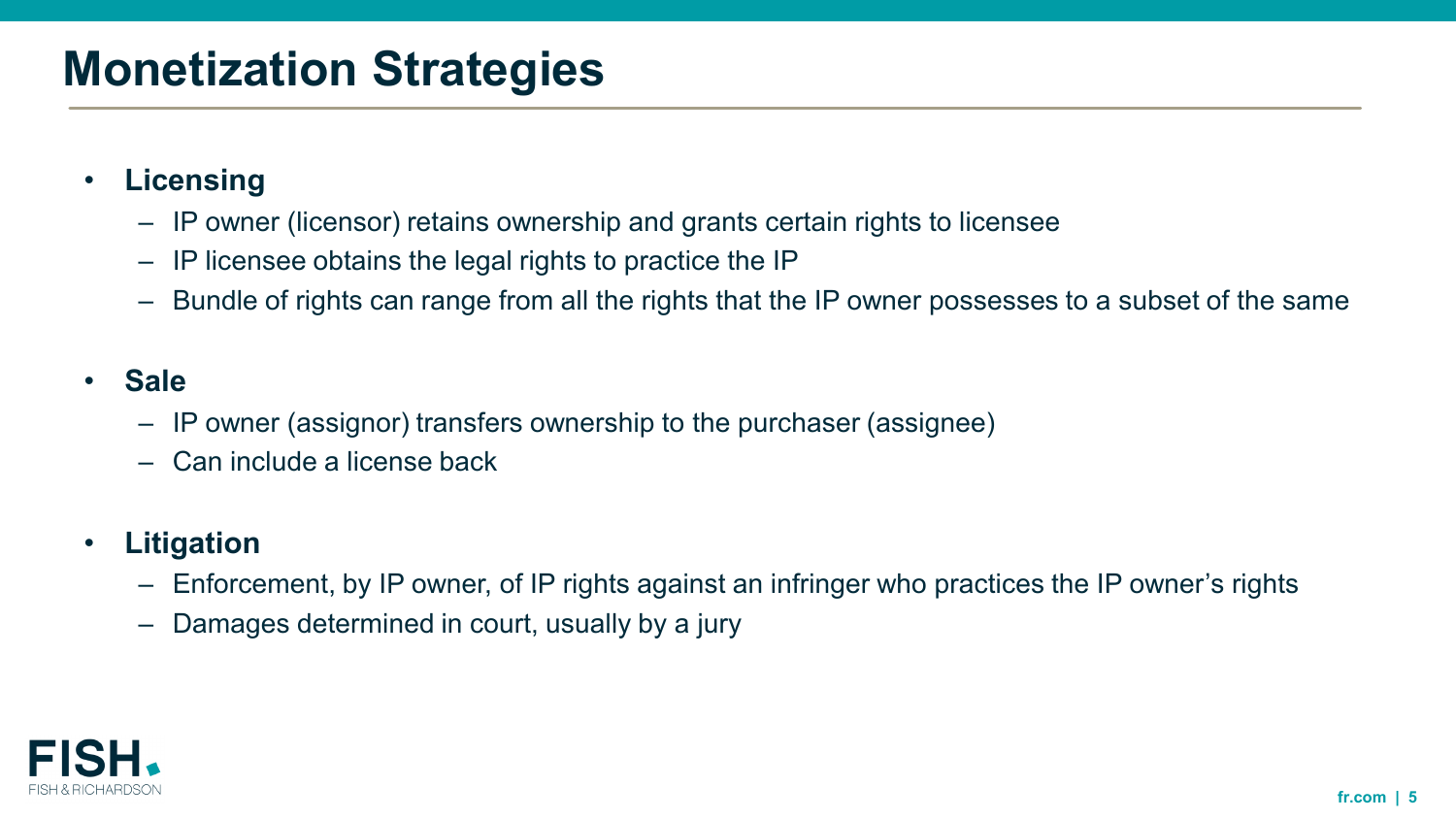### **What is an IP License?**

- **Contract between IP owner (Licensor) and Licensee**
	- Licensor's offer grant of Licensor's rights in IP
		- Patents right to make, sell, or use products that embody claimed inventions of Licensor's patents
		- Trademarks right to use Licensor's marks on products or when selling products
		- Copyright right to use and/or make derivative works of Licensor's copyrighted work
		- Trade Secret right to use and obligation to maintain Licensor's trade secret
	- Licensee's consideration compensation
		- Lump sum
		- Running royalty
		- Milestones
		- Non-monetary cross-license

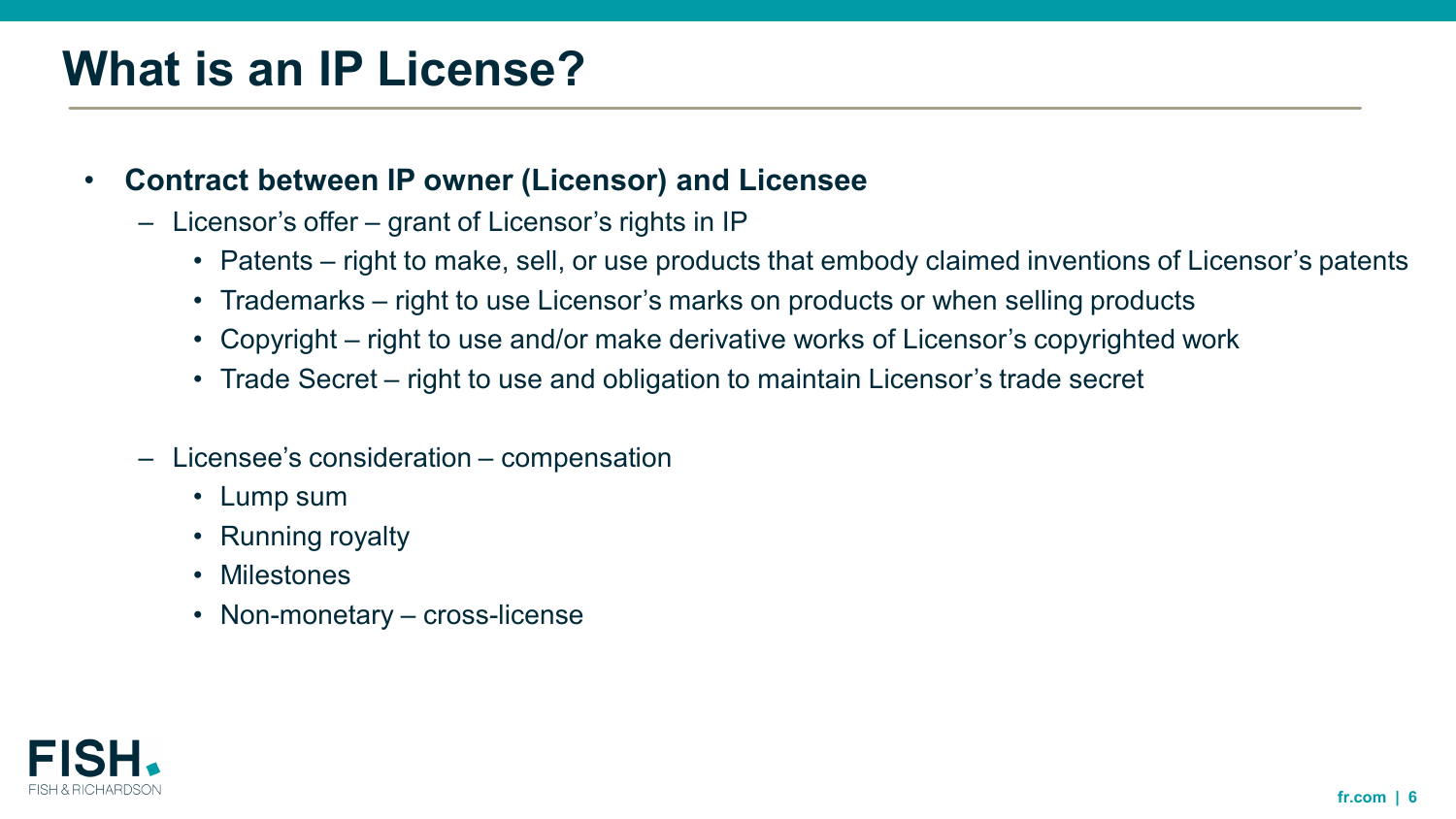## **Other Key Terms in an IP License**

- **Scope**
- Sublicense rights
- Expiration
- Exclusivity
- Obligation to pursue/recover from other infringers
	- By licensee
	- By licensor
- Ongoing prosecution
- Confidentiality
- Dispute resolution
- Choice of law / choice of forum

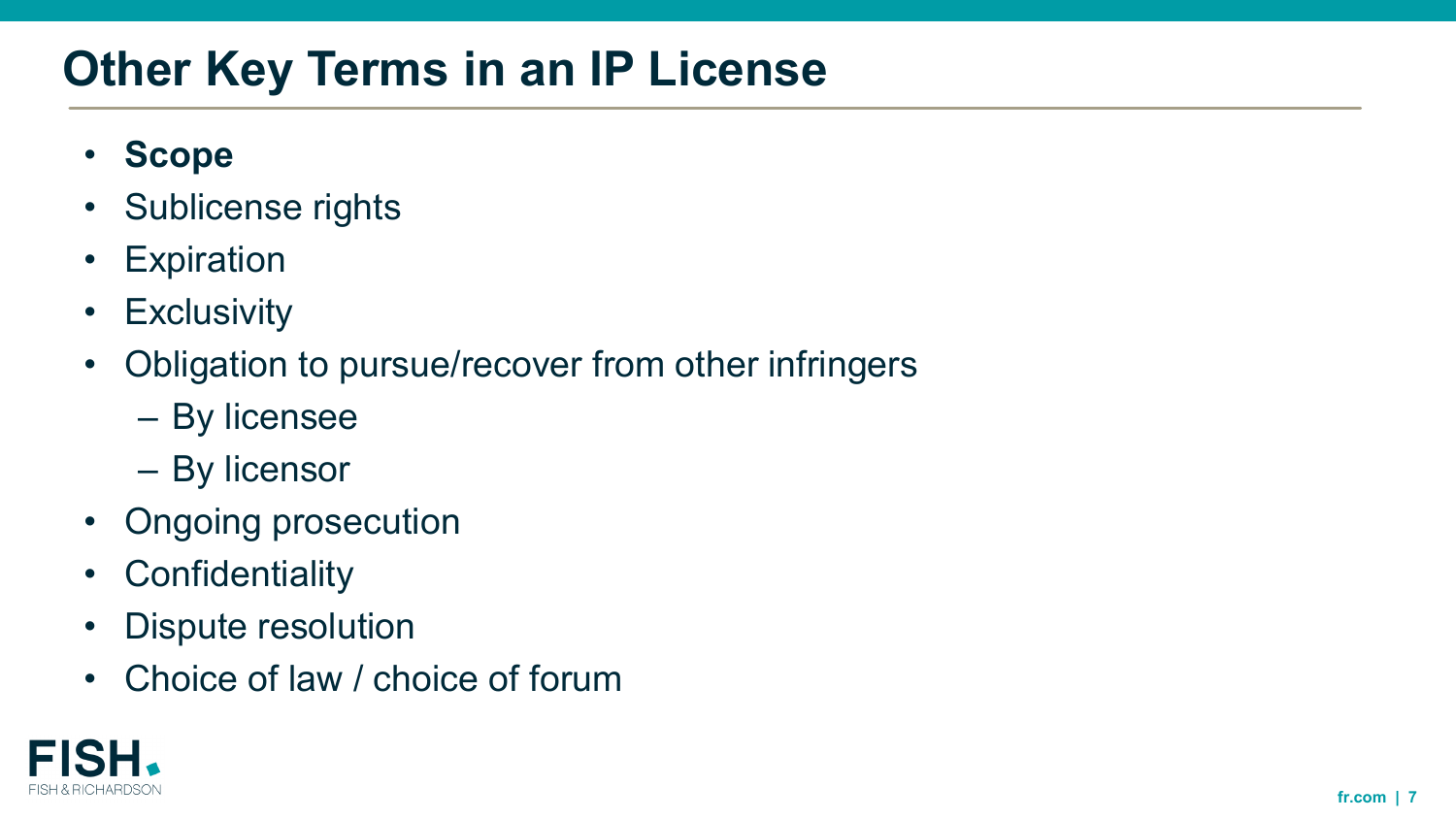## **Licensing Software IP**

- **Proprietary**
- **Open source**
- **Mixed**
- **Consider**
	- "Code" or "software" license
		- Usually mainly focuses on copyright
	- Patent
	- Trademark
	- Know-how

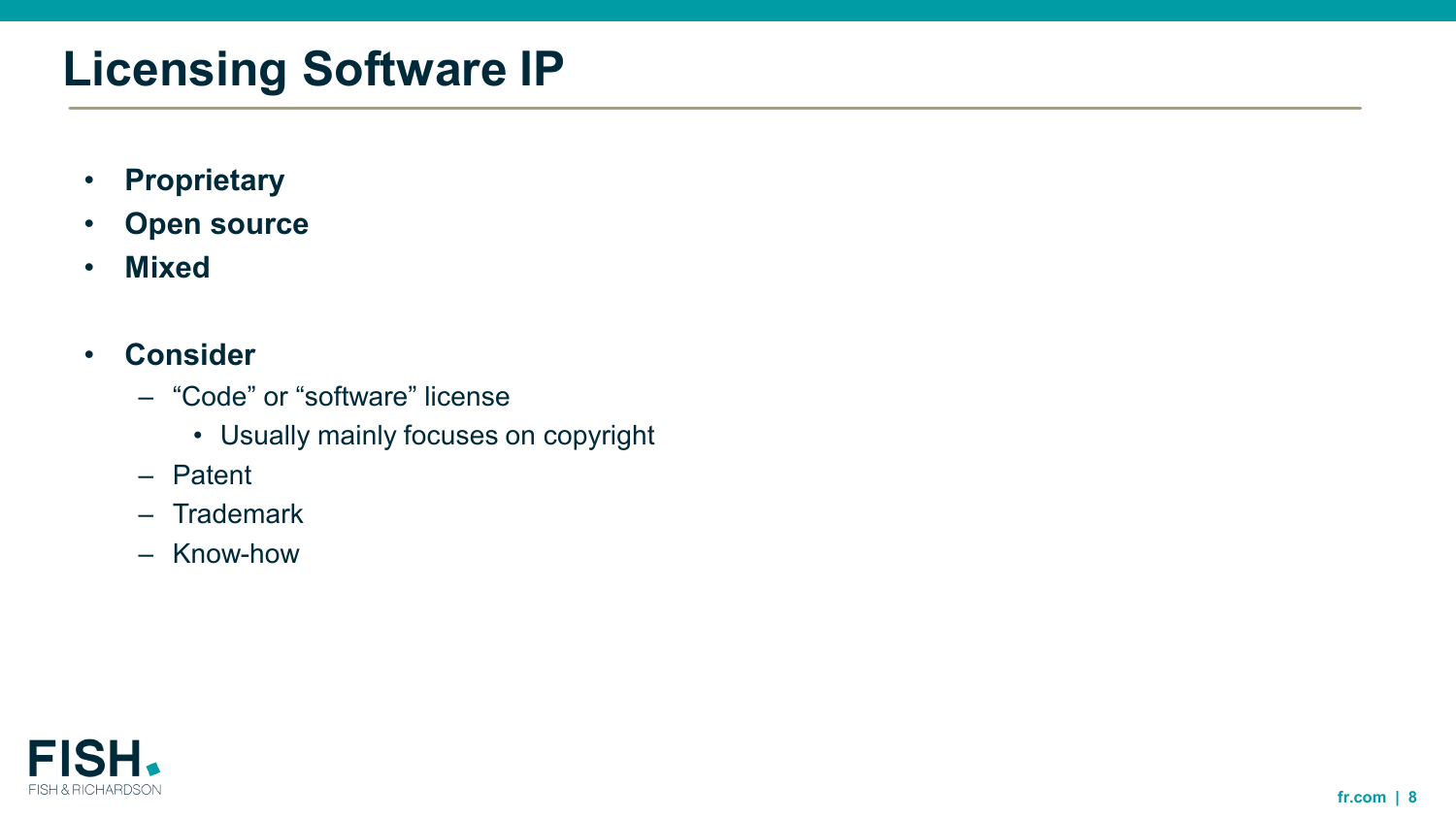## **Licensing Software IP - Proprietary**

#### • **Restrictions on use**

- CPUs
- Employees/seats
- Facilities
- Features
- Context, e.g. academic vs. corporate vs. personal
- **Duration**
	- Recurring/subscription
	- One-time
- **Non-IP considerations**
	- Warranties
	- Indemnity
	- Audit

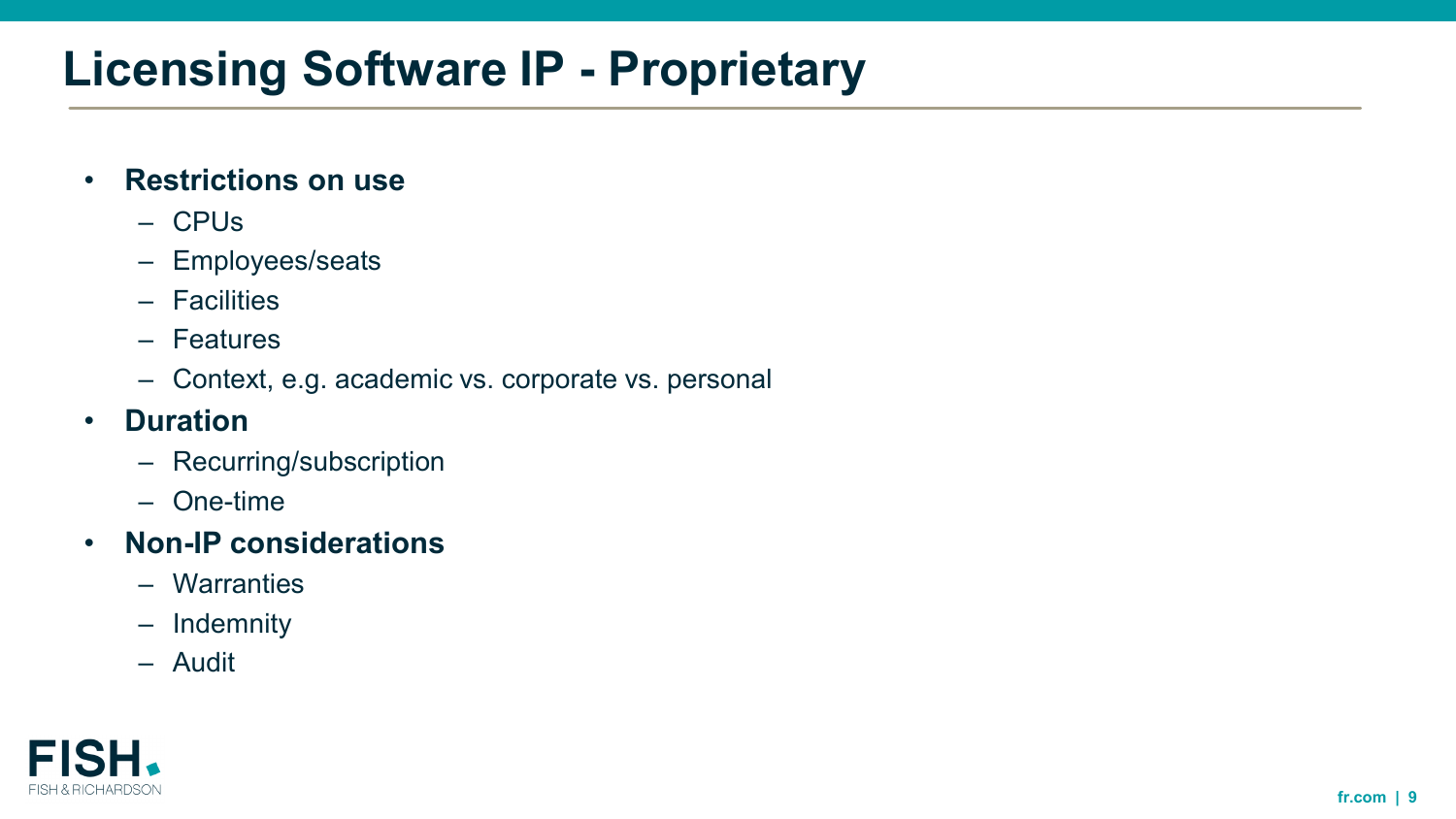### **Open Source Software - Risks**

#### • **Breach of contract / copyright infringement claim**

- Exposure to counterclaims
- Bad P.R.
- **No warranty**
- **Unintentional public licensing of IP – copyright/patent**
	- Defense in litigation
- **Easier to identify / prove infringement**
- **Security (cuts both ways)**
- **"Abandonware"**
- **Trademark issues**
- **Code provenance**
- **Settlement complications**